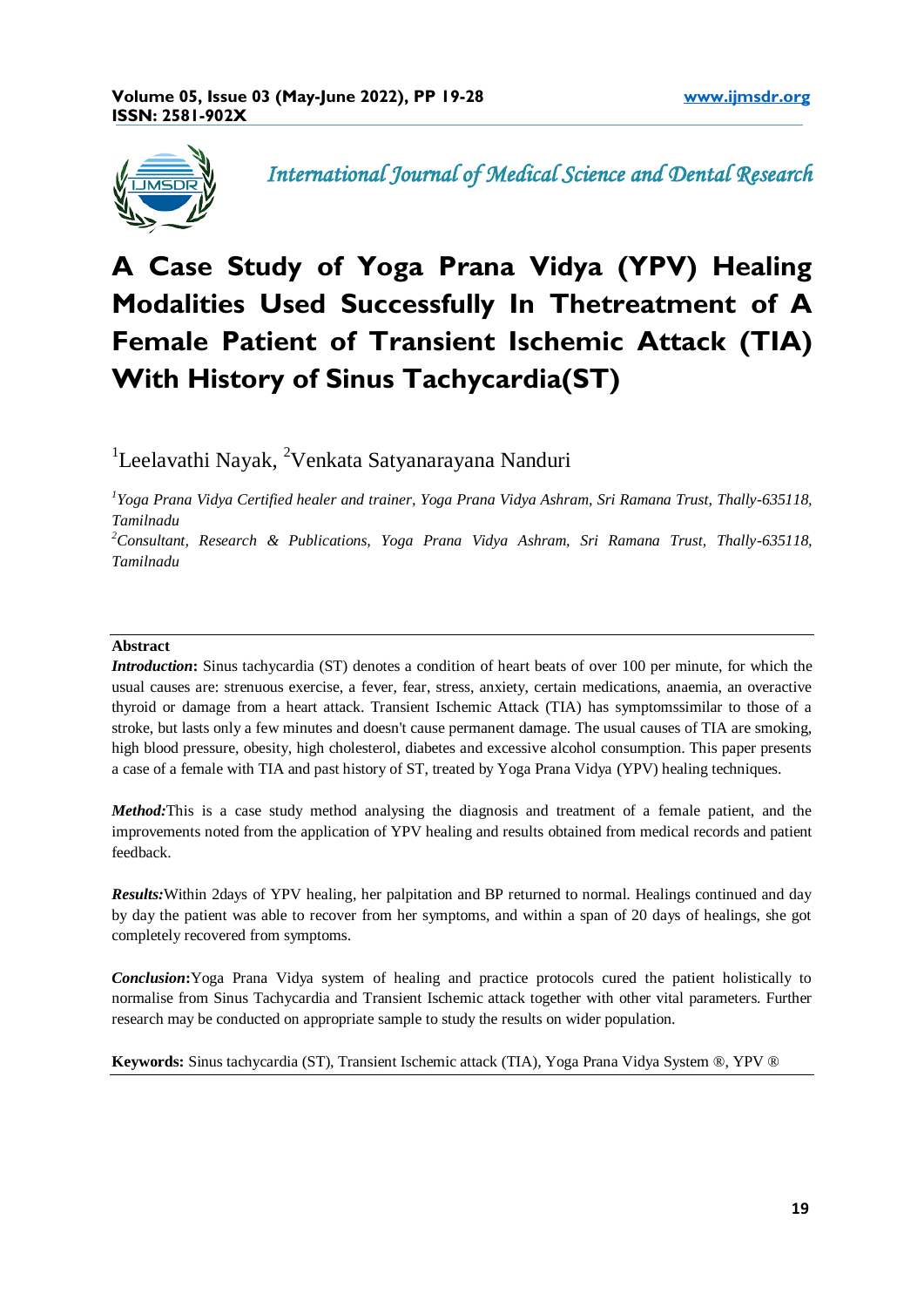#### **I. Introduction**

#### *Sinus Tachycardia*

Tachycardia is a condition that makes human heart beat more than 100 times per minute. There are three types of Tachycardia: (1) Supraventricular: This happens when the electrical signals in the organ's upper chambers misfire and cause the heart rate to speed up; (2) Ventricular: This is a rapid heart rate that starts in heart's lower chambers. It happens when the electrical signals in these chambers fire the wrong way, and (3) Sinus tachycardia (ST): This happens when heart's natural pacemaker sends out electrical signals faster than normal, causing the heart beat fast, but it beats the way it should. When it happens without clear reason, it is called InappropriateSinus Tachycardia (IST).[1].

Usual causes are: strenuous exercise, a fever, fear, stress, anxiety certain medications, and street drugs that can lead to sinus tachycardia. It can also be triggered by anaemia, an overactive thyroid or damage from a heart attack or heart failure.[1]

General symptoms are: rapid heartbeat, chest pain, breathing problems and feeling tired. May also be accompanied by dizziness or light-headedness. In rare cases, one may also faint because of a fast drop in blood pressure., pounding in the neck, sweating, tightness in the throat etc. [2]. The diagnosis is done by ECG (Electrocardiogram), that records the electrical activity in heart and helps the doctor search for things that don't look normal.

A detailed history is vital to decisions regarding the appropriate management of tachycardia. These include inquiring about precipitating factors (i.e., fever or exercise), recent medications, toxic exposures, drug or caffeine use, a history of illness, a history of heart disease or recent heart surgery, and family history. [2].If left untreated, some forms of tachycardia can lead to serious health problems, including heart failure, stroke or sudden cardiac death. [2] Medical assessment canhelp pinpoint the cause and suggest ways to lower the heart rate, viz., lifestyle changes easing stress or taking medicine to lower a fever.

Unrecognized persistent sinus tachycardia due to a pathologic cause can result in myocardial ischemia, reduced ventricular filling time, resulting in decreased cardiac output, end-organ system failure, cardiomyopathy, cardiac arrest, and may result in death. [2].

#### *Transient ischemic attack*

A transient ischemic attack (TIA) is a temporary period of symptoms similar to those of a stroke. A TIA usually lasts only a few minutes and doesn't cause permanent damage.Often called a mini stroke, a TIA may be a warning sign.[3]. Transient ischemic attacks usually last a few minutes.

Most signs and symptoms disappear within an hour, though rarely symptoms may last up to 24 hours. The signs and symptoms of a TIA resemble those found early in a stroke and may include sudden onset of: weakness, numbness or paralysis in the face, arm or leg, typically on one side of the body, slurred or garbled speech or difficulty understanding others, blindness in one or both eyes or double vision and vertigo or loss of balance or coordination[4].

The causes generally are: smoking, [high blood pressure \(hypertension\),](https://www.nhs.uk/conditions/high-blood-pressure-hypertension/) [obesity,](https://www.nhs.uk/conditions/obesity/) [high cholesterol levels,](https://www.nhs.uk/conditions/high-cholesterol/) [diabetes](https://www.nhs.uk/conditions/diabetes/) and excessive alcohol consumption. A type of irregular heartbeat called *atrial fibrillation* can also cause a TIA. It can lead to the formation of blood clots that escape from the heart and become lodged in the blood vessels supplying the brain.[5]. Treatments include:lifestyle changes, medicines and surgery.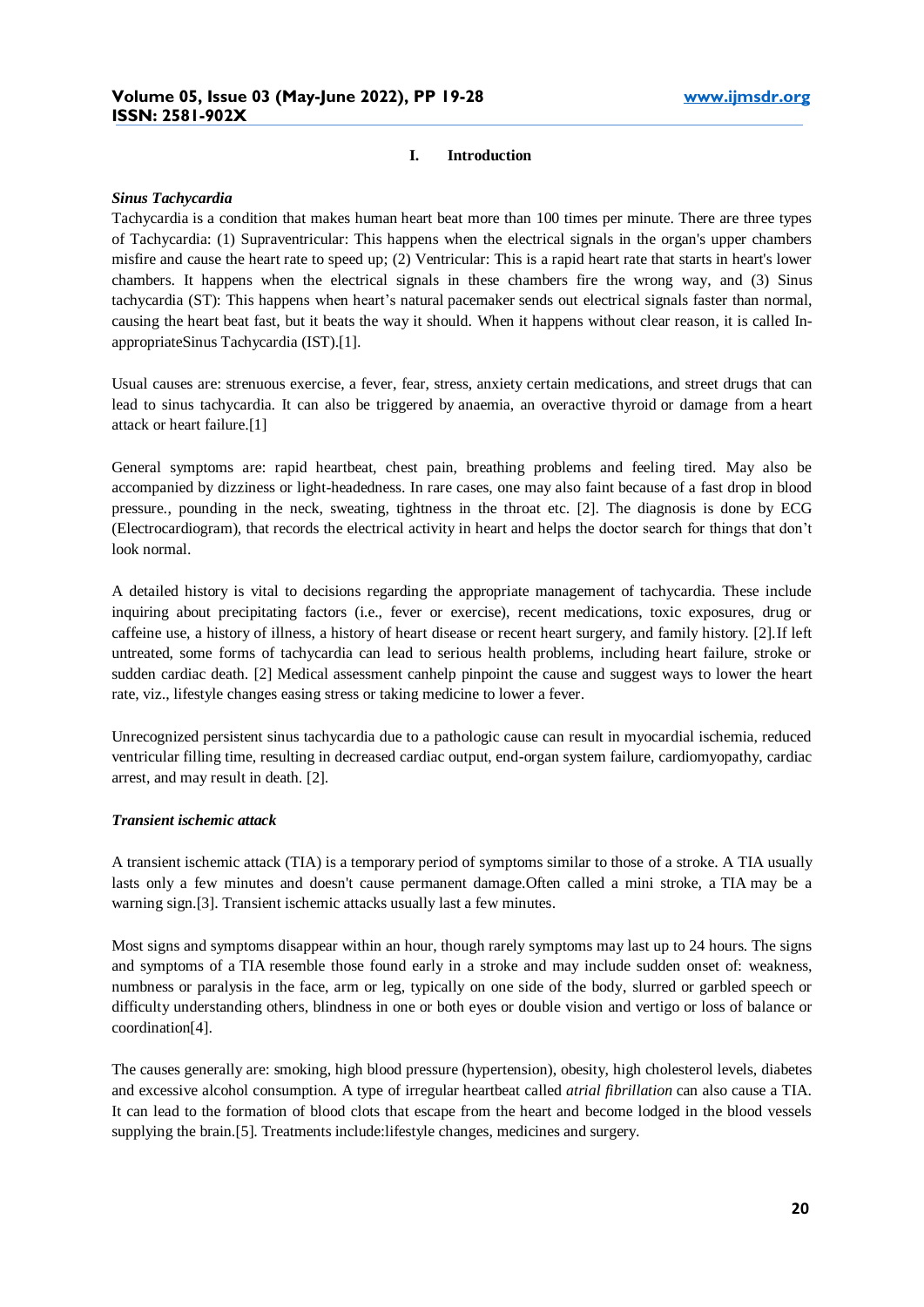# *Yoga Prana Vidya (YPV) System*

Yoga Prana Vidya System is a no-touch and a no-drug energy healing modality which also works at a distance and can cure many physical or psychological problems. It is an integrated and a holistic system which promotes happiness and good health at physical, emotional and mental levels using rhythmic Yogic breathing, healing techniques, meditation and yoga. In the healing techniques, the healer removes the diseased, dirty or the used-up energy from the affected part or the affected chakrams of the patient and fills it up with fresh energy. The main advantage of using Yoga Prana Vidya healing techniques is, firstly that the patient need not be physically present in front of the healer as the healing can be done from a distance, and secondly, it can cure many psychological ailments too which are emotional or mental in nature.



Fig 1: Energy body of a healthy person Fig 2: Energy body of a sick person



Fig 3: Chakrams in the energy bodyFig 4: GDV camera Images of energy body

The energy body, also known as *aura*, of a being surrounds the physical body, and it consists of an inner aura, an outer aura and health rays connecting these two. Figures 1 and 2 illustrate the energy body of a healthy person and sick person respectively. The energy body consists of chakrams (see figure 3) and "*nadis"* (meridians) for receiving and distributing the Pranic energy, also known as life force. Figure 4 shows the pictures of human aura taken using GDV (Gas Discharge Visualisation) camera before and after healing and corelates with images in figures 1 and 2 respectively. Yoga Prana Vidya system consists of self-practice modules such as physical exercises, Rhythmic yogic breathing, and meditation practices such as forgiveness sadhana and Planetary Peace Meditation. The healing process consists of several basic and advanced techniques of cleansing the chakrams and affected parts and energizing the same for desired results.

Published literature of over 40 articles shows that, by using Yoga Prana Vidya (YPV) healing techniques, many cases have been successfully treated such as, some difficult medical cases [6], Diabetes management & control [7], removing arterial block in heart without surgery [8], vision improvements for participants of an Eye Camp [9], improvements in holistic wellbeing and immunity of participants in a one-month YPV intensive programme [10], Role of Yoga Prana Vidya in first aid and emergency [11], improvements of health and immunity of senior citizens [12], speedy recovery of COVID patients [13], treatment of hypothyroidism [14], Lowering academic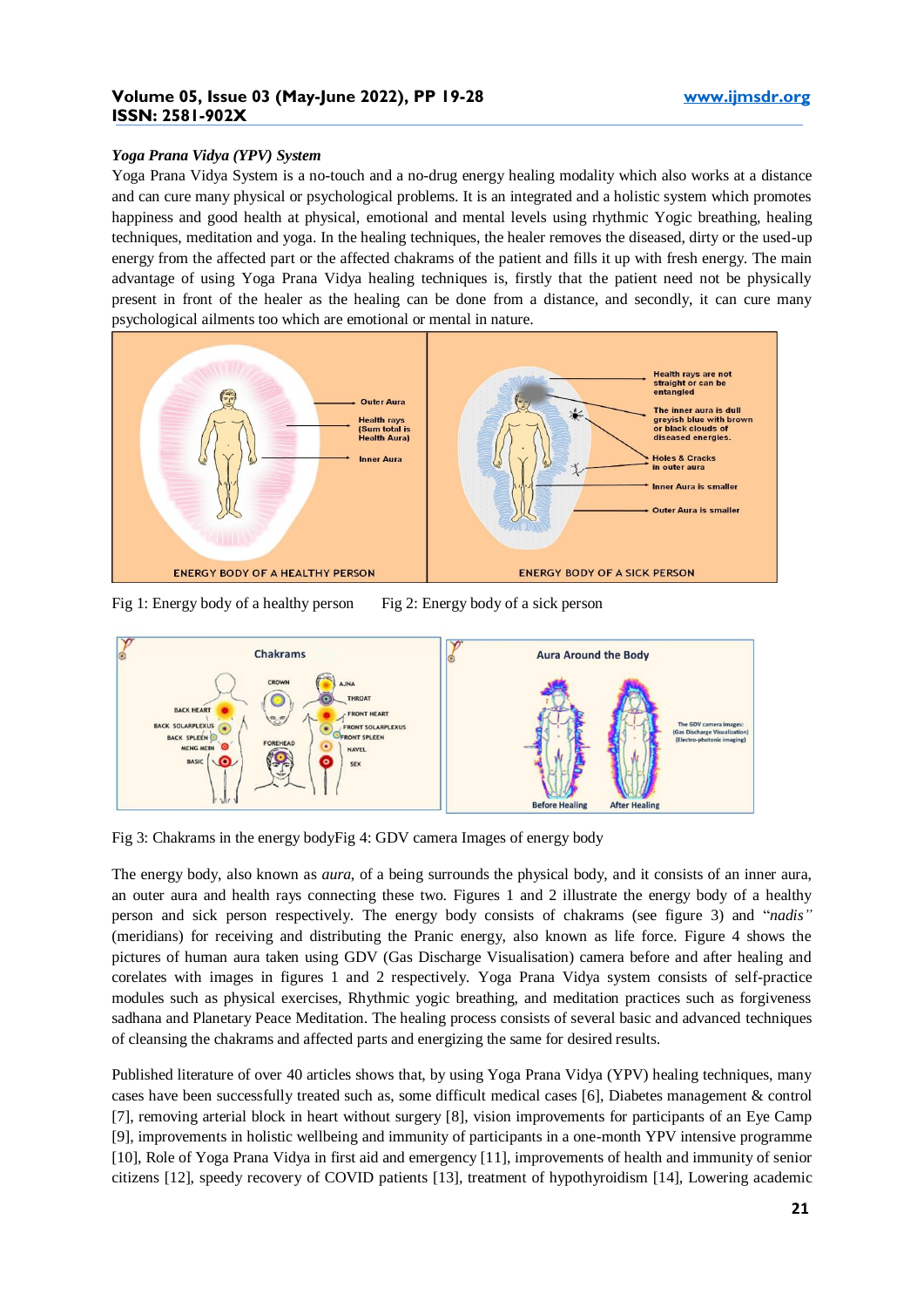anxiety and enhancing academic performance of high school children [15], saving life of a snake-bitten human female [16], improvements in the cognitive abilities and social behaviour of mentally challenged children [17], managing the pain and side effects of a Hodgkin Lymphoma patient undergoing chemotherapy [18], healing treatment of a female patient suffering from kneecap dislocation [19]. A review of published literature shows some experimental studies also conducted with successful outcomes such as improvements in the wellbeing of prisoners [20], and significant reduction in anxiety and depression in corporate employees [21].

This paper presents a case of a 51 years aged female patient who had experienced symptoms of Sinus Tachycardia (ST) (previously in 2017 when she was 46 years aged), and later on experienced a Transient Ischemic Attack (TIA) in 2020, was successfully healed by YPV healer on both occasions.

#### **II. Method**

This is a case study method analysing the diagnosis and treatment of a female patient, and the improvements noted from the application of YPV healing and results obtained from medical records and patient feedback.

# **III. Case Report**

The patient was 46 years aged at the time of episode 1, female home maker, resident of Mangalore in Karnataka**.**

Episode 1: Diagnosed sinus tachycardia (2017)

In 2017 the patient observed symptoms, like when she bends her head or see the mobile, she was feeling some kind of tightness in the tongue, high palpitation and there was a pain in neck towards right side. Besides that, she felt tightness in the chest, tiredness, breathlessness while walking and while climbing stairs. Her doctor did an ECG test and found ECGwas normal, but showing to have slight increase in heart rate, and her BP was also somewhat on the higher side. The doctor advised thatthere was no need to take any medications at that stage, but advised her to do some exercises daily including walking to reduce weight.

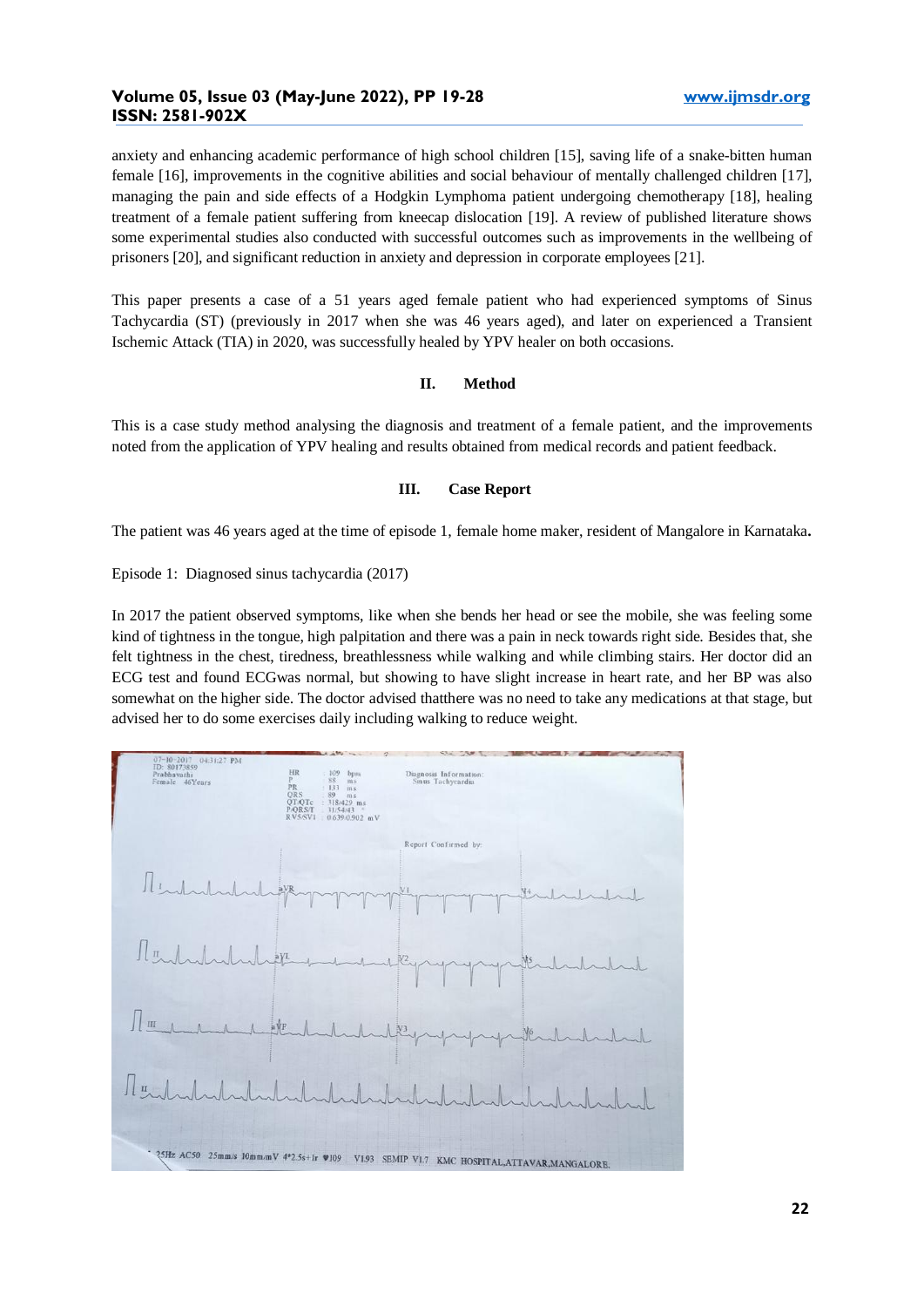Figure 1 ECG taken in 2017: diagnosed Sinus Tachycardia

One of her friends advisedher to consult a YPV Healer whoadvisedher to do some breathing exercises and to do forgiveness sadhana, and further advised that any of the physical, emotional and mental problems can be treated through healings. The patient started doing breathing exercises and forgiveness technique daily. Gradually her problems started reducing and a week later, she felt much better. The symptoms almost disappeared and she continued the breathing exercises and forgiveness sadhana techniques.After nearly month healings were stopped. Much later the patient came back with new reports with all tests, just to make sure everything was ok. These test reports showed results were all normal except that triglycerideswere little high (figure2 and Annexure 1).



Fig 2 ECG showing normal rhythm and short PR interval (25-01-2021)

Episode 2: Transient Ischemic Attack (TIA) (March 2021)

Later in 2021March, again she developed the symptoms like palpitation, heaviness in the chest, sometimes tightness in the tongue and slurred speech and pain in the neck. Since the symptoms caused worry, she went to a neurologist. Based on the symptoms, he considered it as Ischemic episode, suggested to go for an MRI Brain scan to assess the condition and the doctor found the MRI scan to be normal (Annexure 2) and it was diagnosed as TIA. Gradually her symptoms decreased somewhat, but not completely. Since the Covid 19 pandemic was severe at that time, she followed up with the visit to doctor only in November 2021. Because her symptoms were still persistent, the doctor advised her to do Echo test also. Following the tests, the doctor found the EchoDoppler reports to be normal (Annexure 3). The doctor prescribed to take Ecosprin AV tablet to prevent blood clotting and stroke based on the symptoms

At that stage (in November 2021), the patient contacted the YPV healer again and requested for healings. The healer started with Healings, while simultaneously suggested to her to regularly and sincerely practice exercises and sadhanas for better and quick results, viz, (1) Rhythmic yogic breathing, (2) forgiveness Sadhana together with fruit diet and saltless food to restore tonormalcy. YPV level 2 and 3 healings were given to the patient daily for 3 weeks to reduce stress and physical conditions. Heart, lungs, spleen, throat, brain, arms and legs were treated by level 2 techniques using color energies.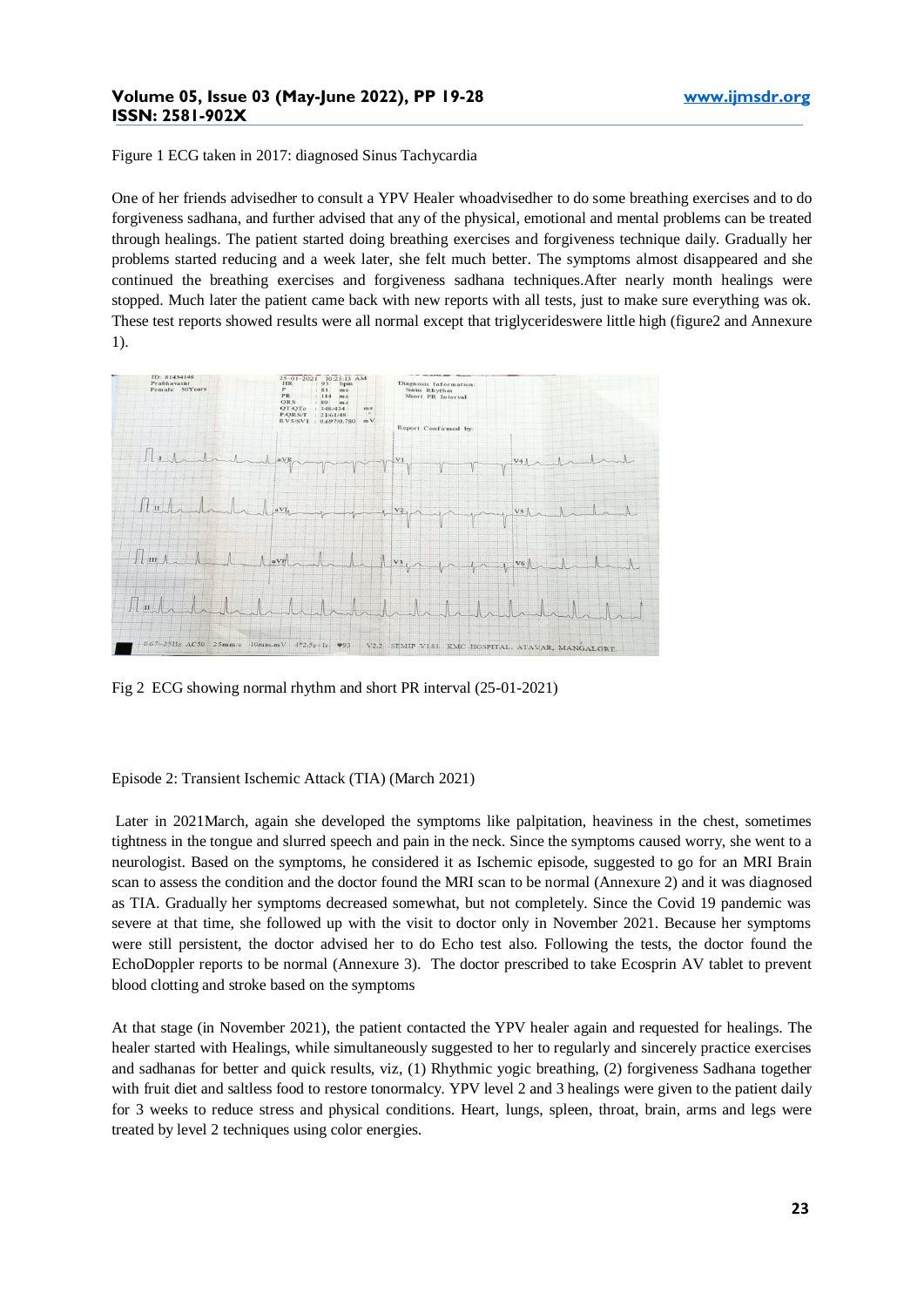Within 2days of healing, her palpitation and BP returned to normal. Healings continued and day by day she was able to recover from her symptoms, and within a span of 20 days of healings, she got completely recovered from symptoms. The patient was very happy and satisfied with the holistic approach of YPV healing techniques and promised to continue the YPV guidelines given.

# *Patient feedback*

### Episode 1:Diagnosed sinus tachycardia

"Myself xxx (name withheld), 51 years old female, giving information that, in 2017 October, I had developed palpitation, heaviness in the chest, tiredness, breathlessness while walking and while climbing stairs, I went to a doctor, he did a ECG test and told me that you have sinus tachycardiaand increase in heart rate, and your BP is also little higher side.He told me that no need to take any medications now, but he advised me to do some exercises and go for walking daily and to reduce weight.

 One of my friends advised me to consult a YPV Healer, then she took me to a healer. The healer advised me to do some breathing exercises and to do forgiveness technique, and she also told me that any of the physical, emotional and mental problems can be treated through healings. She started doing the healings. I also started doing breathing exercises and forgiveness technique daily as suggested. Gradually my problems started reducing and approximately in one week I felt much better, almost the symptoms disappeared. I continued the breathing exercises and forgiveness technique. YPV Healings were stopped after one month. Later report had also shown that there was no ST condition

#### Episode 2: Transient Ischemic Attack (TIA)

"Later in 2021 march, again I developed the symptoms like palpitation, heaviness in the chest, sometimes tightness in the tongue and slurred speech and pain in the neck. Since the symptoms were worried to me, I went to a neurologist. Considering it as Ischemic episode he advised me to do an MRI Brain scan, and the doctor told me that, The MRI scan is normal and that it was a case of TIA. Gradually my symptoms decreased a little but not completely. Since the Covid 19 was present I went for follow up only in November 2021, and since my symptoms still persistent, doctor advised me to do Echo test. The doctor told me that Doppler reports are normal, and he advised me to take Ecosprin AV tablet to prevent stroke based on the symptoms.

I again consulted to the YPV Healer in November 2021 and I took further healings for about 3 weeks for my problems. The healer also advised me to continue the breathing exercises and forgiveness technique regularly, and she also advised me to take salt restricted diet and to eat plenty of fruits and vegetables.

Gradually my problems decreased and disappeared. Now I don't have any such kind of symptoms and my BP also is normal at110/70 and HR around 80bpm.I did not go to the doctor again for further treatment.I am presently not taking any medications. I am following all the YPV guidelines given and maintaining my health."

# **Discussion**

The current concept of TIA characterizes an ischemic episode in which symptoms are transient and not associated with brain injury. But recent evidence suggests that such episodes do not occur or are vanishingly rare and that brain injury almost always occurs during these events. Accordingly, it is time to re-evaluate the conceptual soundness and utility of the term TIA. [5]. Literature shows that in the past a case of successful healing treatment of a brain stroke of a female patient using Yoga Prana Vidya (YPV) system was reported [22]. It is therefore observed that YPV can safely be applied to diseases such as ST and TIA successfully.

# **Conclusions**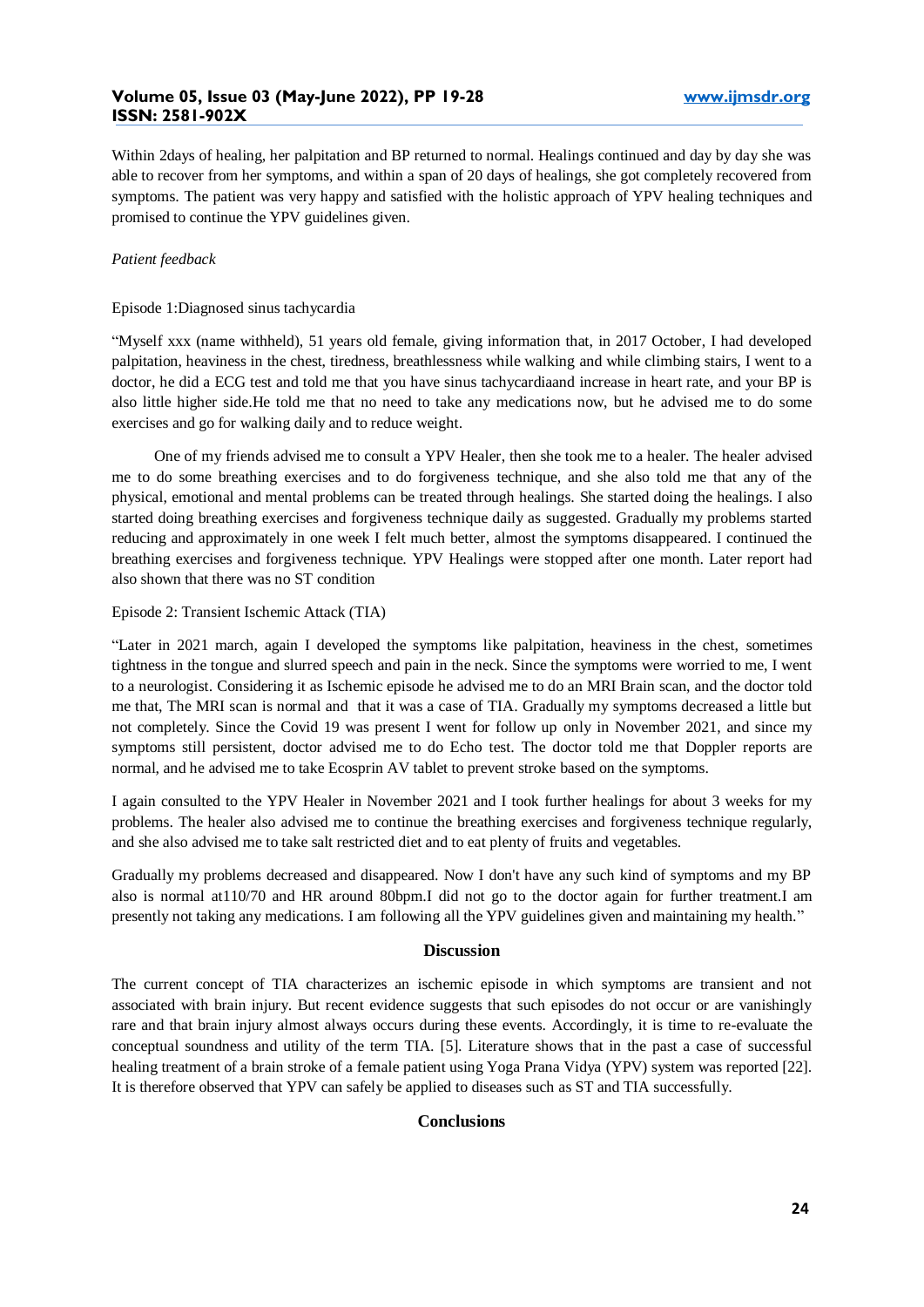Yoga Prana Vidya system of healing and practice protocols cured the patient holistically to normalise from Sinus Tachycardia and Transient Ischemic attack together with other vital parameters. Further research may be conducted on appropriate sample to study the results on wider population.

## **Acknowledgements**

Our grateful thanks are to Sri Ramana Trust for permission given to use their copyright terms Yoga Prana Vidya ®, and YPV ®, and also to the patient and her family for sharing the case details with feedback.

#### **References**

- [1.] James Beckerman. Tachycardia, December 04, 2019. Available https://www.webmd.com/heartdisease/atrial-fibrillation/what-are-the-types-of-tachycardia
- [2.] Healthline. Sinus tachycardia. Available https://www.healthline.com/health/sinus-tachycardia , 2022
- [3.] Mayo clinic. Transient Ischemic Attack. Available https://www.mayoclinic.org/diseasesconditions/transient-ischemic-attack/symptoms-causes/syc-20355679
- [4.] NHS. Transient Ischemic Attack. Available https://www.nhs.uk/conditions/transient-ischaemic-attacktia/
- [5.] Easton JD, Johnston SC. Time to Retire the Concept of Transient Ischemic Attack. JAMA. 2022;327(9):813–814. doi:10.1001/jama.2022.0300
- [6.] Neravetla J, Nanduri VS. A study into the successful treatment of some difficult Medical cases using Yoga Prana Vidya (YPV) Healing System as alternative medicine. Int J Sci Eng Res, 2019, 10 (7):882- 8877
- [7.] Rajagopal AH, Ramya A, Nanduri, VS. Diabetes Management and Control Using Yoga Prana Vidya (YPV) Healing System, Journal of Biology and Life Science ISSN 2157-6076, 2019, Vol. 10, No. 2
- [8.] Ramya A, Nanduri VS. Cardiac Case Study: Successful Healing Treatment of a 48-Year-Old Male with Block in Heart, Using Yoga Prana Vidya (YPV) Healing System. Saudi J Nurs Health Care, Nov 2019; 2(11): 353-356..https://www.yogapranavidya.com/about-ypv-research/publications/successful-healingtreatment-of-a-48-year-old-male-with-block-in-heart-using-ypv/
- [9.] Nanduri VS, Chaitra N. How the participants of a Yoga Prana Vidya (YPV) Eye Camp experienced vision improvements: A Case study. The Journal of Community Health Management. (2019) 6(4): 139- 146. DOI: https://doi.org/10.18231/j.jchm.2019.028
- [10.] Neravetla J, Nanduri VS. A study of the effects of Yoga Prana Vidya one-month intensive residential programme for participants on their physical health, psychological well-being and improved immunity. International Journal of Research and Analytical Reviews (IJRAR), 7(2), 18-27.
- [11.] Neravetla J, Nanduri VS. Role of Yoga Prana Vidya (YPV) Healing Techniques in Emergency and First Aid: A Summary of Case Reports. International Journal of Medical Science and Health Research. 4(3), 133-146
- [12.] Nanduri VS. Effectiveness of Yoga Prana Vidya practice protocols for health improvements and boosting immunity of seniors – A review. J.Bio.Innov 9(4), pp: 583-588, 2020  $\parallel$ ISSN 2277-8330 (Electronic)
- [13.] Nanduri VS, Karnani V. Successful and speedy recovery of COVID patients using Yoga Prana Vidya (YPV) Healing. Covid-19 2020; 1(4):78-82 Doi: http://doi.org/10.18231/j.covid.2020.005
- [14.] Revathi R, Janani N, Nanduri, VS. Successful healing treatment of Hypothyroidism using Integrated Yoga Prana Vidya (YPV) healing approach as complementary medicine: Case reports. J Prev Med Holistic Health 2020;6(1):1-7.
- [15.] Ramya A, Kraleti P, Gopal KVT, Nanduri, VS. Efficacy of Planetary Peace Meditation (PPM) of Yoga Prana Vidya (YPV) System in Enhancing Academic Performance of High School Children: A Case study. Indian Journal of Psychology and Education, 10 (2), July 2020, 59-64. ISSN -2231-1432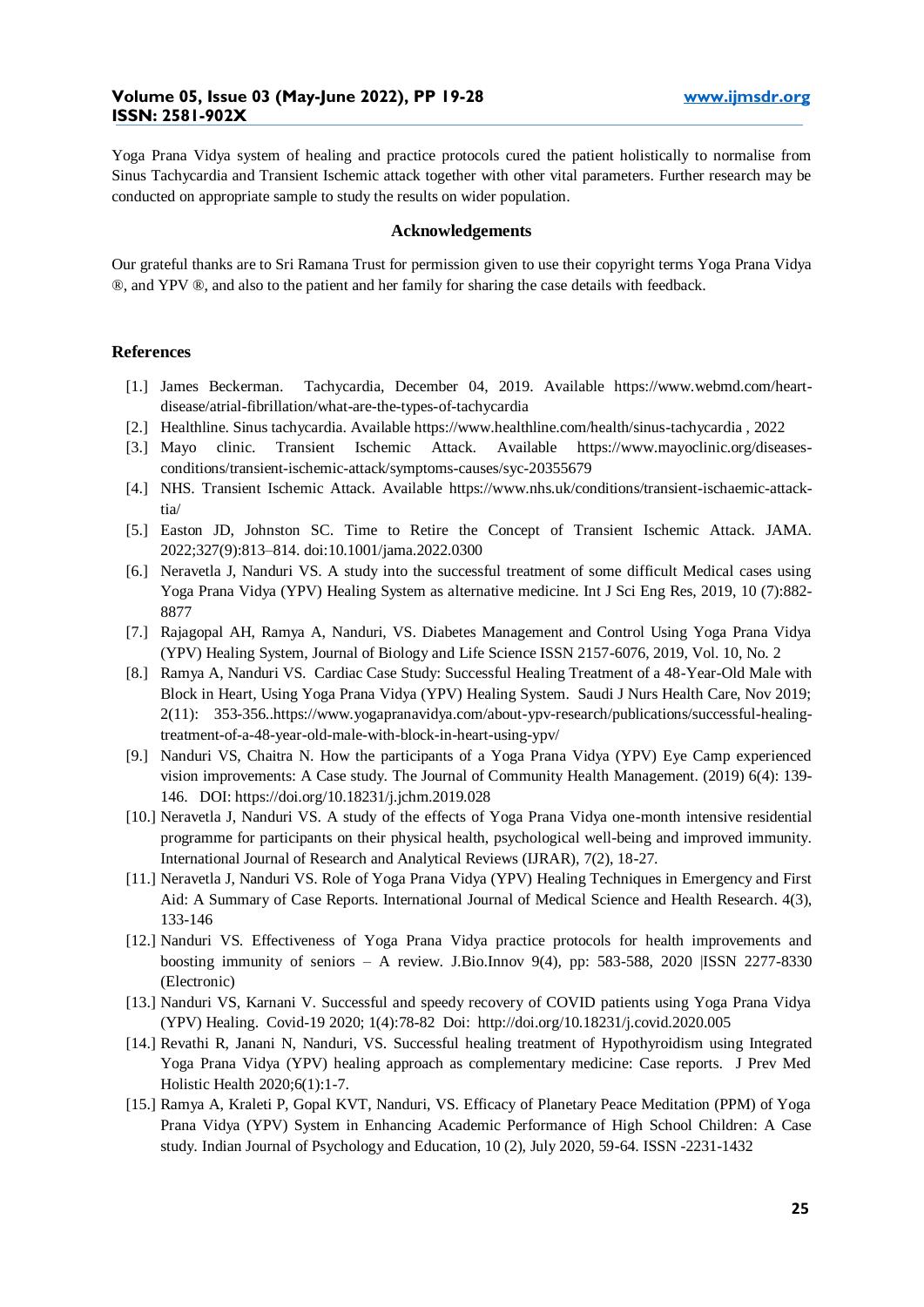- [16.] Ramya A, Ashwin V, Divya D, Nanduri VS. Serious snake bite case: successful treatment using yoga prana vidya (YPV) healiing system. 2021; 5 (01):101-110 http://dx.doi.org/10.51505/ijmshr.2021.5111 DOI: 10.51505/ijmshr.2021.5111
- [17.] Rajkumari K, Bembalkar S, Nanduri VS. A Pilot Study of the Effects of Yoga Prana Vidya (YPV) protocols on social behaviour, cognitive abilities and IQ of mentally challenged children, Pediatric Review – International Journal of Pediatric Research-2021 Volume 8 Number 1 (January-February-2021):7-15 Available From https://pediatrics.medresearch.in/index.php/ijpr/article/view/653
- [18.] Jain V, Bindal S, Bhatia PK, Nanduri VS. Managing pain and side effects of a Hodgkin lymphoma female patient undergoing Chemotherapy using Yoga Prana Vidya System as complementary medicine: A case report. International Journal of Medical Sciences and Academic Research, v. 2, n. 05, 30 Oct. 2021.
- [19.] Dholakia M, Tandon I, Dholakia D, Nanduri, VS. "Successful Healing Treatment of Kneecap (Patellar) Dislocation of a Teen Female Patient Using Yoga Prana Vidya System Protocols without Surgery: A Case Report". Acta Scientific Women's Health 3.11 (2021): 15-20.
- [20.] Nanduri VS, Revathi R. Effects of Yoga Prana Vidya intervention on psychological wellbeing and criminal attitude of under-trial prisoners. Ind J Psychiatric Social Work. 2020; 11(2).Epub.1-9 DOI: http://dx.doi.org/10.29120/ijpsw.2020.v11.i2.232
- [21.] Nanduri VS. A Study on the Effects of Yoga Prana Vidya System (YPV) Intervention at workplace for Corporate Employees and Executives to alleviate Anxiety, Depression and Burnout; and participants' perceptions and experiences of the YPV Intervention. International Journal of Indian Psychology, 2020;8(3), 374-390. DIP:18.01.047/20200803, DOI:10.25215/0803.047
- [22.] Kataria R, Nanduri VS. Successful healing treatment of a brain stroke case of a female patient using yoga prana vidya system- a case report. JBioInnov10(6), pp: 1533-1540, 2021 |ISSN 2277-8330. https://doi.org/10.46344/JBINO.2021.v10i06.06

**Annexures**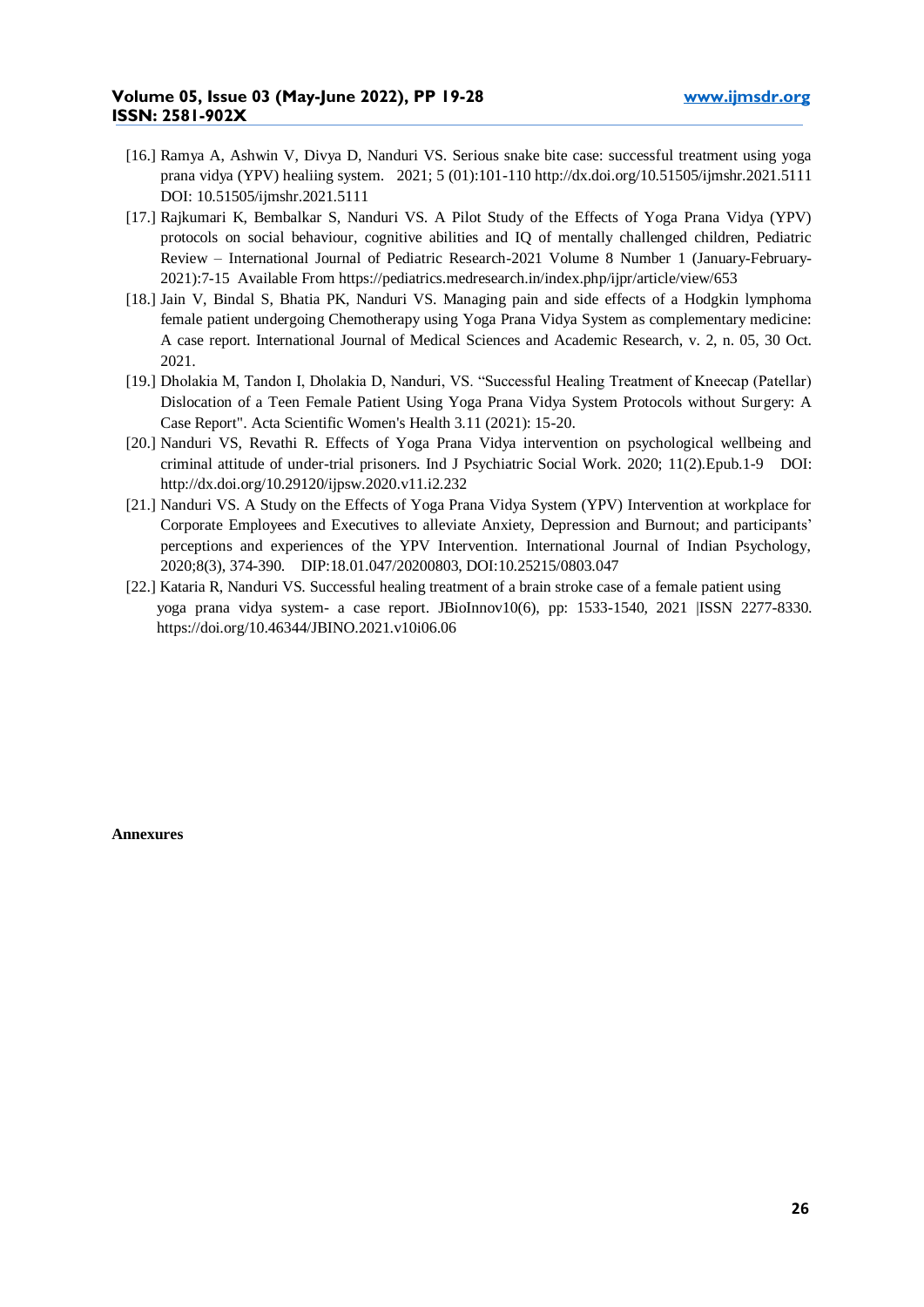# **Volume 05, Issue 03 (May-June 2022), PP 19-28 www.ijmsdr.org ISSN: 2581-902X**

|                                                                                                           | <b>BIOCHEMISTRY</b>                                                                                                                                                                                                                                                                                                                                             |             |                    |  |
|-----------------------------------------------------------------------------------------------------------|-----------------------------------------------------------------------------------------------------------------------------------------------------------------------------------------------------------------------------------------------------------------------------------------------------------------------------------------------------------------|-------------|--------------------|--|
| <b>TEST</b>                                                                                               | <b>RESULT</b>                                                                                                                                                                                                                                                                                                                                                   | <b>UNIT</b> | <b>REFERENCE</b>   |  |
| HDL- CHOLESTEROL<br>Method: Direct Enzymatic                                                              | 47.6                                                                                                                                                                                                                                                                                                                                                            | mq/d1       | $[40.0 - 60.0]$    |  |
| <b>SERUM CREATININE</b><br>Method: Jaffe Colorimetric                                                     | 0.60                                                                                                                                                                                                                                                                                                                                                            | mg/d1       | $[0.40 - 1.401]$   |  |
| THYROID PROFILE, Serum                                                                                    |                                                                                                                                                                                                                                                                                                                                                                 |             |                    |  |
| T3 - Triiodothyronine<br>Method: ECLIA                                                                    | 0.920                                                                                                                                                                                                                                                                                                                                                           | nq/d1       | $[0.800 - 2.000]$  |  |
| $T4 - Thyroxine$<br>Method: ECLIA                                                                         | 7.25                                                                                                                                                                                                                                                                                                                                                            | $u$ qm/dl   | $[5.10 - 14.10]$   |  |
| Thyroid Stimulating Hormone<br>Method: ECLIA                                                              | 2.060                                                                                                                                                                                                                                                                                                                                                           | uIU/m1      | $[0.270 - 4.2001]$ |  |
| Note : TSH levels are subject to circadian variation, reaching peak levels between<br>affect TSH results. | 2-4.a.m.and at a minimum between 6-10 pm. Factors such as change of seasons<br>hormonal fluctuations, Ca or Fe supplements, high fibre diet, stress and illness<br>* References ranges recommended by the American Thyroid Association<br>1) Thyroid. 2011 Oct; 21(10):1081-125. PMID .21787128<br>2) http://www.thyroid-info.com/articles/tsh-fluctuating.html |             |                    |  |
|                                                                                                           |                                                                                                                                                                                                                                                                                                                                                                 |             |                    |  |

Annexure 1 Bio-chemistry results (25-01-2021)



Annexure 2 MRI brain Scan 07-03-2021